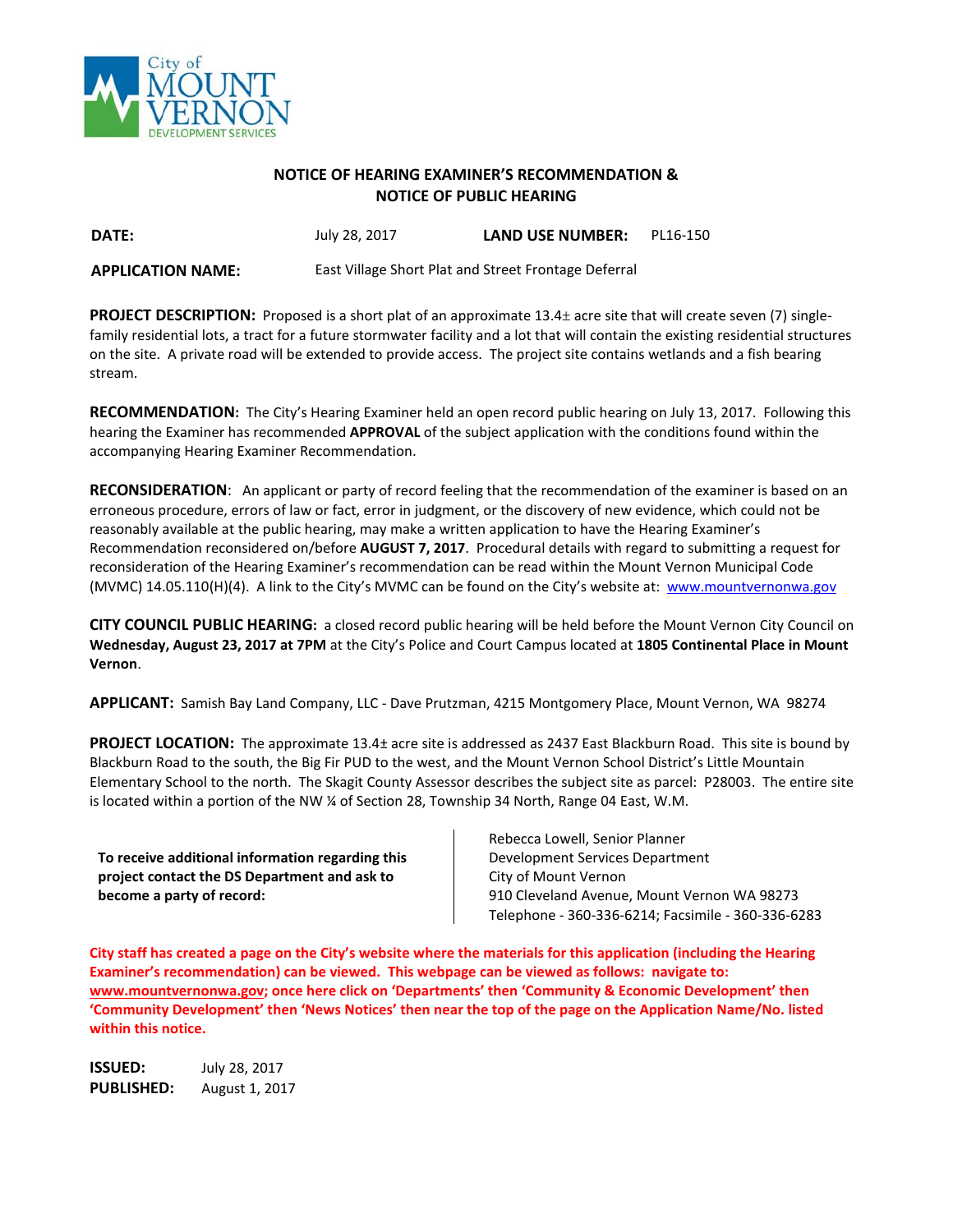| 1              |                                                                                                                                                                                                                                                                                                                                                                                                                                  |                                                                                                                                                                                |  |  |
|----------------|----------------------------------------------------------------------------------------------------------------------------------------------------------------------------------------------------------------------------------------------------------------------------------------------------------------------------------------------------------------------------------------------------------------------------------|--------------------------------------------------------------------------------------------------------------------------------------------------------------------------------|--|--|
| $\overline{2}$ |                                                                                                                                                                                                                                                                                                                                                                                                                                  |                                                                                                                                                                                |  |  |
| 3              |                                                                                                                                                                                                                                                                                                                                                                                                                                  |                                                                                                                                                                                |  |  |
| 4              |                                                                                                                                                                                                                                                                                                                                                                                                                                  |                                                                                                                                                                                |  |  |
| 5              | BEFORE THE HEARING EXAMINER FOR THE CITY OF MOUNT                                                                                                                                                                                                                                                                                                                                                                                |                                                                                                                                                                                |  |  |
| 6              | <b>VERNON</b>                                                                                                                                                                                                                                                                                                                                                                                                                    |                                                                                                                                                                                |  |  |
| 7              |                                                                                                                                                                                                                                                                                                                                                                                                                                  | Phil Olbrechts, Pro Tem Hearing Examiner                                                                                                                                       |  |  |
| 8              | RE: East Village Short Plat                                                                                                                                                                                                                                                                                                                                                                                                      | FINDINGS OF FACT, CONCLUSIONS                                                                                                                                                  |  |  |
| 9              | Preliminary Short Plat; Street<br><b>Frontage Deferral</b>                                                                                                                                                                                                                                                                                                                                                                       | OF LAW AND FINAL<br><b>RECOMMENDATION</b>                                                                                                                                      |  |  |
| 10             |                                                                                                                                                                                                                                                                                                                                                                                                                                  |                                                                                                                                                                                |  |  |
| 11             | PL16-150                                                                                                                                                                                                                                                                                                                                                                                                                         |                                                                                                                                                                                |  |  |
| 12             |                                                                                                                                                                                                                                                                                                                                                                                                                                  | <b>INTRODUCTION</b>                                                                                                                                                            |  |  |
| 13             | The applicant has requested approval of a seven-lot preliminary short plat of a 13.4-                                                                                                                                                                                                                                                                                                                                            |                                                                                                                                                                                |  |  |
| 14             | acre parcel located at 2437 East Blackburn Road.<br>Review of the short plat<br>application is consolidated with a request to defer installation of required street<br>frontage improvements along Blackburn Road. It is recommended that the City<br>Council approve the consolidated short plat and deferral applications subject to<br>conditions.                                                                            |                                                                                                                                                                                |  |  |
| 15<br>16       |                                                                                                                                                                                                                                                                                                                                                                                                                                  |                                                                                                                                                                                |  |  |
| 17             |                                                                                                                                                                                                                                                                                                                                                                                                                                  | Short plat applications are usually reviewed administratively with no City Council or                                                                                          |  |  |
| 18             | Council approval.                                                                                                                                                                                                                                                                                                                                                                                                                | hearing examiner review. However, deferral of frontage improvements requires City<br>The applicant has agreed to have its request for deferral                                 |  |  |
| 19             |                                                                                                                                                                                                                                                                                                                                                                                                                                  | consolidated with its request for short plat approval into a single review process<br>subject to final approval by the City Council. In addition to the unusual review         |  |  |
| 20             |                                                                                                                                                                                                                                                                                                                                                                                                                                  | process, the proposal involves an atypically large administrative record involving 990                                                                                         |  |  |
| 21             |                                                                                                                                                                                                                                                                                                                                                                                                                                  | pages of exhibits. This voluminous amount of information is in large part attributable<br>to public opposition to the project. This opposition was significantly diminished by |  |  |
| 22             | the time of the public hearing through accommodations made by the applicant to<br>neighboring property owners.                                                                                                                                                                                                                                                                                                                   |                                                                                                                                                                                |  |  |
| 23             |                                                                                                                                                                                                                                                                                                                                                                                                                                  | Public opposition manifested itself in over 95 comment letters in the administrative                                                                                           |  |  |
| 24             |                                                                                                                                                                                                                                                                                                                                                                                                                                  | record. 60 of those letters are well summarized at pages 5-7 of the City's SEPA <sup>1</sup>                                                                                   |  |  |
| 25             | <sup>1</sup> "SEPA" stands for the Washington State Environmental Policy Act, Chapter 43.21C RCW. SEPA is<br>the source of the state requirement for environmental impact statements. In this case, the City issued a<br>mitigated determination of non-significance ("MDNS"), which was an administrative decision that<br>concluded that with the addition of conditions, an environmental impact statement was not necessary. |                                                                                                                                                                                |  |  |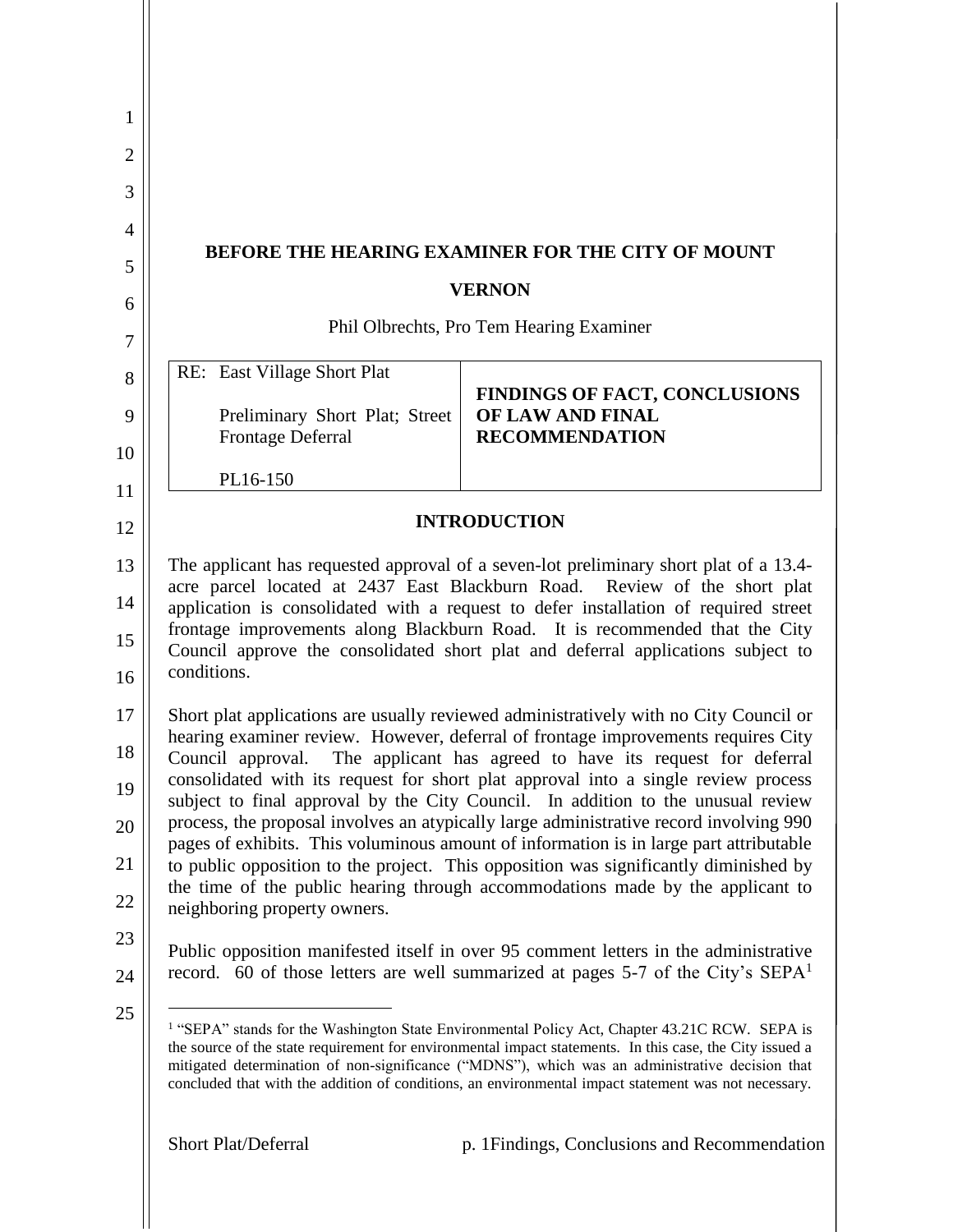1 2 3 4 5 6 7 8 Environmental Review Report, Ex. 4h. The full text of another 35+ letters are compiled in Ex. 13. A major concern raised in these comments was that access to the proposal is through the Big Fir North Planned Unit Development, a subdivision that is age-restricted to persons 55 years and older. The Big Fir Community Association appealed the SEPA review of the proposal, primarily asserting that (1) the traffic generated by the proposal was not compatible with the narrow roads or senior population of the Big Fir subdivision; (2) the proposal would disturb the peace and tranquility of Big Fir residents; and (3) the proposal would depress Big Fir property values. The Big Fir Community Association withdrew its appeal upon execution of a settlement agreement with the applicant in which the applicant agreed to restrict the age of its proposal to 55 and older residents. At the subsequent hearing on the application, concerns were still raised about tree preservation, noise and security, but persons who testified were generally pleased about how neighbor concerns were addressed by the applicant.

9 10 11 12 13 14 15 16 17 18 Limited to seven new lots, the proposal's impacts and demand for services are fairly nominal and fully mitigated as proposed and conditioned. This recommendation identifies and assesses project impacts in detail. The only unusual feature of the proposal is its access through Big Fir North and associated request for deferral of Blackburn Road frontage improvements. Although the parcel fronts on Blackburn Road and would normally have its primary access from this minor arterial, that is not practical or desirable for this application because of Maddox Creek. Maddox Creek cuts across the middle of the project site in an east-west direction, splitting the project site in two with the southern half fronting Blackburn Road. The southern half will be retained as one lot (referenced as a "remainder lot" in this recommendation) with two existing residences. The seven new lots created by the proposal are limited to the northern two acres of the 13.4-acre project site, 1,300 feet from Blackburn Road. Maddox Creek is a fish bearing creek that adjoins a Category III wetlands and a Category IV wetland. Road access to Blackburn Road would necessitate a road crossing over the stream and the Category III wetland. This is why the applicant has proposed access through the adjoining Big Fir North PUD to the west.

19 20 21 22 23 24 The request for deferral of frontage improvements is well justified and should be granted. The remainder lot is large enough to accommodate a 16-lot subdivision and the applicant has already submitted a preliminary lot design to the City for comment. Blackburn frontage improvements can be required by the City as a condition of the subdivision of the remainder lot. The current proposal provides for no new access to Blackburn Road and will not appreciably add to the traffic of Blackburn Road. In the absence of any new direct connection or evidence of an increase in traffic, it would be difficult to legally require frontage improvements along Blackburn. *See Benchmark Land Co. v. City of Battle Ground*, 146 Wn.2d 685, 49 P .3d 860 (2002)(record must contain substantial evidence that subdivision will increase traffic along adjoining road within no direct access in order to require frontage improvements).

25

 $\overline{a}$ 

Neighbors filed an appeal of that MDNS and that appeal was a major part of this case until the neighbors withdrew their appeal shortly before the public hearing on July 13, 2017.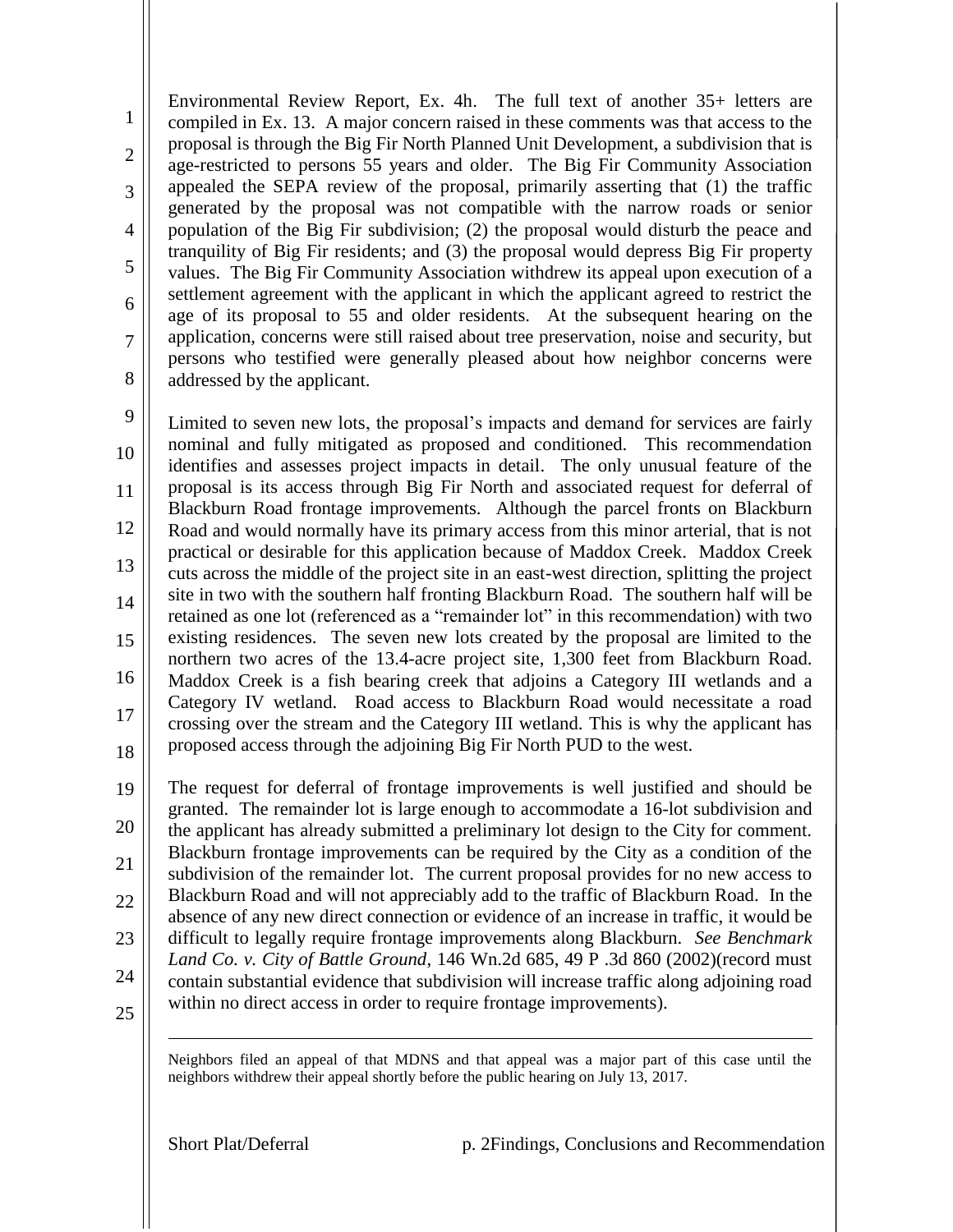# **ORAL TESTIMONY OF JULY 13, 2017 HEARING**

Mike Karpelman, Secretary of Big Fir Homeowner's Association, confirmed that the Association wished to withdraw its appeal. The Examiner granted the request.

Dave Prutzman, applicant, confirmed that he still wished to have the short plat application consolidated with the request for deferral despite withdrawal of the appeal.

8 9 10 11 12 Rebecca Lowell, City of Mount Vernon senior planner, summarized the staff report. In response to examiner questions, Ms. Lowell confirmed that the reason the applicant is requesting a deferral as opposed to waiver of street frontage improvements is because it is anticipated that the lots proposed along Blackburn Road will be further subdivided at a future date and at that time frontage improvements can be required. Ms. Lowell also confirmed that the proposed subdivision will not generate any appreciable traffic along Blackburn frontage since access to the subdivision is limited to the west side and there will be little need for residents to travel along Blackburn to head east.

13

1

2

3

4

5

6

7

14 15 16 17 18 19 20 Dave Prutzman, applicant, noted that the owner is a 90-year old widow who has owned the property for more than 60 years. The owner's plan has been to short plat the north portion of the property first as proposed and to do a long plat of the southern portion later. Staff has already been presented with a preliminary lay out for division of the south portion. Without touching any wetlands it's clear that the southern portion can be divided into at least 16 lots, more than enough lots to justify frontage improvements along Blackburn. The northern three acres maintains the integrity of the Maddox Creek critical areas. The applicant's marketing division has determined that large lots of the type proposed are attractive to the senior living market. Proposed road width matches Balsam Lane, a Type 2 road standard that no longer exists. The project roads are proposed to be private so that the proposed roads can match the cross sections of Balsam Lane.

21 22 23 Mike Karpelman, neighbour and representative of the SEPA appellant, noted that the adjoining Big Fir subdivisions are age restricted to 55 years or older and residents were concerned that the proposal would severely disrupt the community. He is pleased with the SEPA settlement agreement, which requires that the proposal also be age restricted.

24

25 Dennis Rabe, President of Little Mountain Estates, an adjoining senior living subdivision, was concerned whether all residents of his subdivision as well as the owners were all notified of the hearing. He is still opposed to the proposal, but feels better with the terms of the settlement agreement. Adjoining residents hope that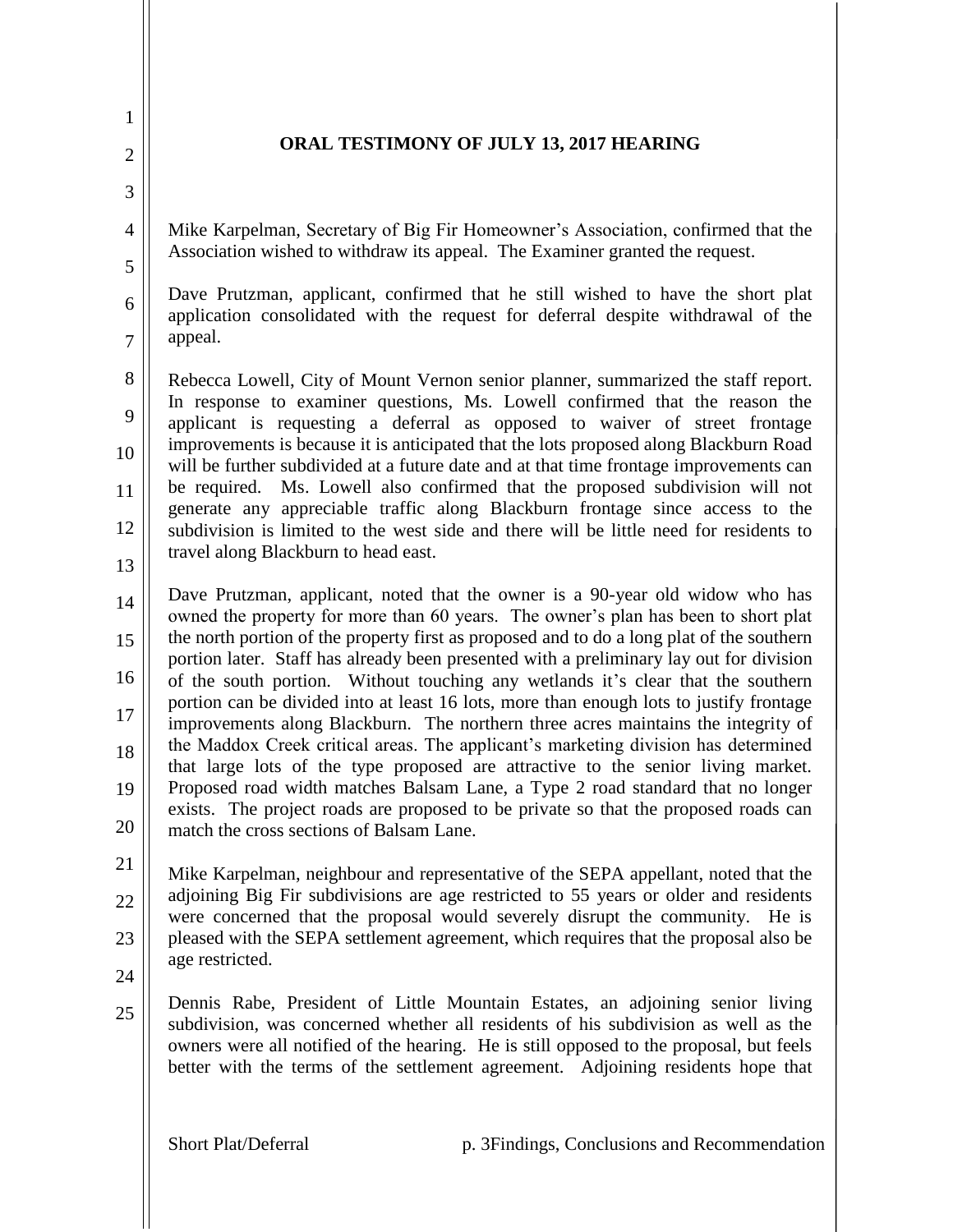wooded areas will be preserved and that trees will not be thinned out to the point that remaining trees are dangerous. Security, traffic and noise is also a concern.

John Van Dyke, neighbour, asked how the private roads would be maintained, whether assessments would be levied to maintain the road and whether the roads had to be paved. Mr Van Dyke also wanted to know if the settlement agreement applied to the southern portion of the project site.

5 6 7 8 9 10 11 12 In staff rebuttal, Ms. Lowell noted that City regulations require property owners within 300 feet of the project site to be notified of the public hearing. The 300 feet did not encompass all the mobile home units of Little Mountain Estates. The owner of the mobile home park hadn't received notice for the initial June 21 hearing, but the property owner did receive notice and several project documents for the July 13 continued hearing. City regulations do require that the private road be paved. The plat will have a note that the homeowner's association must maintain the road. The applicants will be required to show its work on how much road maintenance will cost and how that will be assessed. The City will not maintain any enforcement authority over the maintenance agreement since it is private. The settlement agreement probably doesn't apply to the southern portion of the project site. The City is not a party to the settlement agreement.

13 14 In applicant rebuttal, Dave Prutzman noted that the CC&Rs will set up an escrow account for road maintenance. A road engineer determines what the costs will be. Should the homeowners' association fail to maintain the road, the City can probably sue to have the funds used for maintenance.

# **EXHIBITS**

17 18 Exhibits 1-17 identified at Page 5 of the June 15, 2017 staff report were admitted into the record during the July 13, 2017 public hearing. The following exhibits were also admitted during the hearing:

- 19 Ex. 18: Staff Addendum, including attachments
	- Ex. 19: Pre-Hearing Examiner email communications with SEPA appeal parties
- 20 Ex. 20: Post-Hearing Examiner email communications with SEPA appeal parties
- 21 Ex. 21: Staff Power Point Presentation
- Ex. 22: Settlement Agreement
- 22 Ex. 23: June 21, 2017 Public Hearing Sign in Sheet
- Ex. 24: June 15, 2017 Staff Report
- 23

15

16

1

2

3

4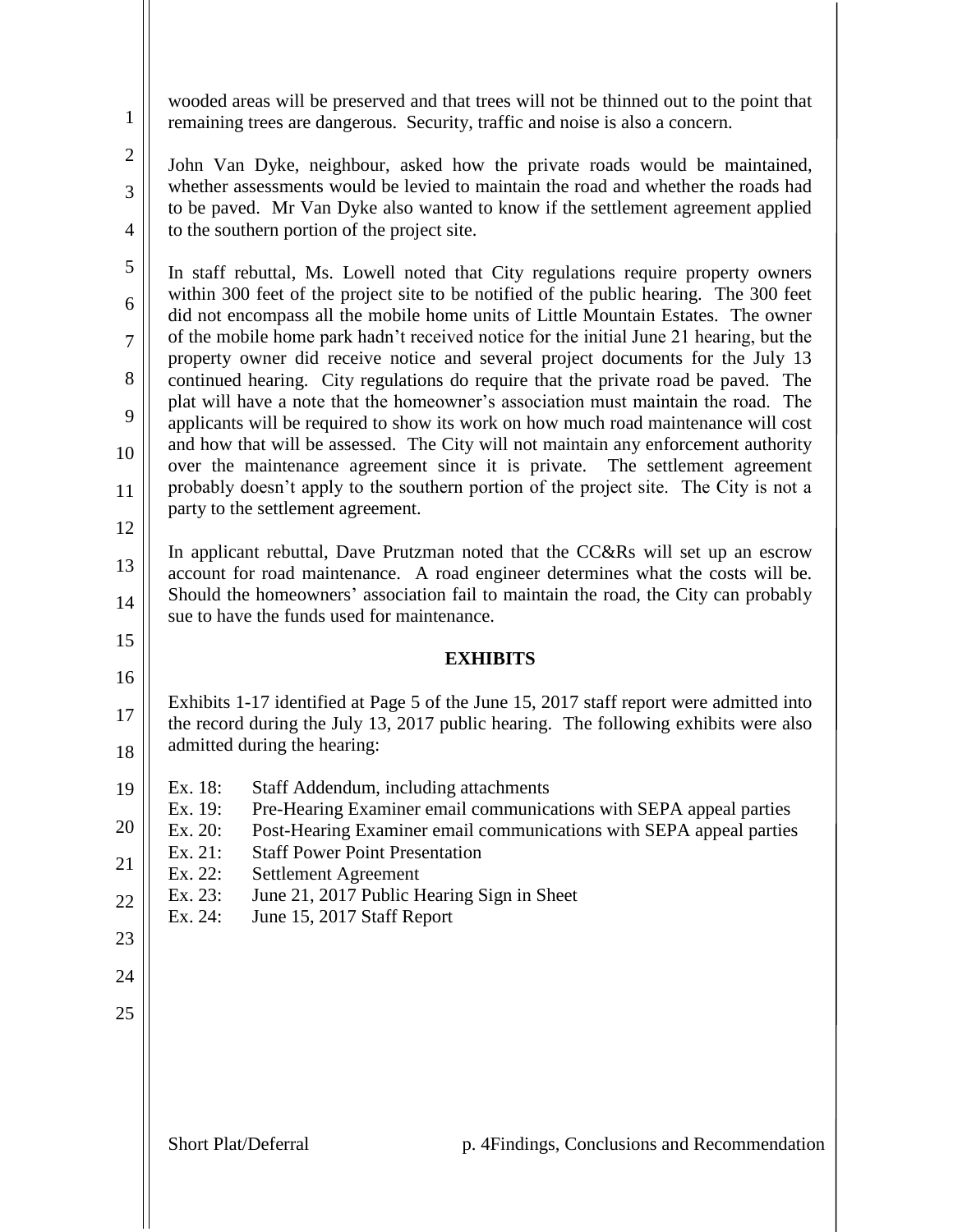| 1                                                            | <b>FINDINGS OF FACT</b>                                                                                                                                                                                                                                                                                                                                                                                                                                                                                                                                                                                                                                                                                                                                                                                                                                                                                                                                                                                                                                                                                                                                                                                                                                                       |  |  |  |
|--------------------------------------------------------------|-------------------------------------------------------------------------------------------------------------------------------------------------------------------------------------------------------------------------------------------------------------------------------------------------------------------------------------------------------------------------------------------------------------------------------------------------------------------------------------------------------------------------------------------------------------------------------------------------------------------------------------------------------------------------------------------------------------------------------------------------------------------------------------------------------------------------------------------------------------------------------------------------------------------------------------------------------------------------------------------------------------------------------------------------------------------------------------------------------------------------------------------------------------------------------------------------------------------------------------------------------------------------------|--|--|--|
| $\overline{2}$                                               | Procedural:                                                                                                                                                                                                                                                                                                                                                                                                                                                                                                                                                                                                                                                                                                                                                                                                                                                                                                                                                                                                                                                                                                                                                                                                                                                                   |  |  |  |
| 3                                                            | Applicant and Property Owner. The applicant is Samish Bay Land<br>1.                                                                                                                                                                                                                                                                                                                                                                                                                                                                                                                                                                                                                                                                                                                                                                                                                                                                                                                                                                                                                                                                                                                                                                                                          |  |  |  |
| $\overline{4}$<br>5                                          | Company, LLC, Dave Prutzman, 4215 Montgomery Place, Mount Vernon, WA<br>98274. The property owner is Mary Margaret Kiesel, 2437 E. Blackburn Road,<br>Mount Vernon, WA 98274.                                                                                                                                                                                                                                                                                                                                                                                                                                                                                                                                                                                                                                                                                                                                                                                                                                                                                                                                                                                                                                                                                                 |  |  |  |
| 6<br>$\overline{7}$<br>8<br>9<br>10                          | Hearing. A hearing for the consolidated application and SEPA appeal was<br>2.<br>initially scheduled for June 21, 2017. At the June 21, 2017 hearing the parties to the<br>SEPA appeal requested a continuance to work out a settlement agreement.<br>A<br>continuance to July 13, 2017 was granted. At the continued hearing date on July 13,<br>2017, the SEPA appellant withdrew its appeal. The applicant confirmed that it still<br>wished to have its short plat application consolidated with its hearing for deferral of<br>frontage improvements. A hearing was thus held on July 13, 2017 on the short plat<br>application and request for deferral of frontage improvements.                                                                                                                                                                                                                                                                                                                                                                                                                                                                                                                                                                                       |  |  |  |
| 11                                                           | <b>Substantive:</b>                                                                                                                                                                                                                                                                                                                                                                                                                                                                                                                                                                                                                                                                                                                                                                                                                                                                                                                                                                                                                                                                                                                                                                                                                                                           |  |  |  |
| 12                                                           |                                                                                                                                                                                                                                                                                                                                                                                                                                                                                                                                                                                                                                                                                                                                                                                                                                                                                                                                                                                                                                                                                                                                                                                                                                                                               |  |  |  |
| 13<br>14                                                     | 3.<br>Site/Proposal Description. The applicant has requested approval of a<br>seven-lot preliminary short plat of a 13.4-acre parcel located at 2437 East Blackburn<br>Road consolidated with a request for deferral of required street frontage<br>improvements along Blackburn Road.                                                                                                                                                                                                                                                                                                                                                                                                                                                                                                                                                                                                                                                                                                                                                                                                                                                                                                                                                                                        |  |  |  |
| 15<br>16<br>$17\,$<br>18<br>19<br>20<br>21<br>22<br>23<br>24 | Although the staff report characterizes the proposal as a seven-lot subdivision, it can<br>also be characterized as an eight-lot subdivision composed of seven new lots and a<br>remainder lot that will accommodate two existing residences. The seven new lots<br>will comprise approximately two acres of the 13.4-acre site and will be clustered<br>along the northern border of the project site, extending all the way across from the<br>western boundary to the eastern boundary. The lots will range in size from 10,002 to<br>13,185 s.f with an average lot size of 11,318 s.f. The seven new lots are separated<br>from the eighth remainder lot by Maddox Creek and two wetlands -- one Category IV<br>wetland adjoining the creek to the north and one Category III wetland adjoining<br>Maddox Creek to the south. The two residences in the remainder lot currently have<br>driveway access to Blackburn Road, which borders the project site to the south.<br>Direct access to Blackburn Road will not change as a result of the proposal and is<br>limited to the driveway access of the existing two residences. The seven new lots will<br>be accessed by a private road that connects to Balsam Lane in the adjoining Big Fir<br>North PUD to the west. |  |  |  |
| 25                                                           | The applicant's request for deferral of frontage improvements is for those required<br>along the project street frontage of Blackburn Road. The staff report and engineering<br>analysis don't identify what specific regulation requires the frontage improvements.<br>However, the engineering analysis of the deferral request, Ex. 12, does identify that                                                                                                                                                                                                                                                                                                                                                                                                                                                                                                                                                                                                                                                                                                                                                                                                                                                                                                                 |  |  |  |
|                                                              | Short Plat/Deferral<br>p. 5 Findings, Conclusions and Recommendation                                                                                                                                                                                                                                                                                                                                                                                                                                                                                                                                                                                                                                                                                                                                                                                                                                                                                                                                                                                                                                                                                                                                                                                                          |  |  |  |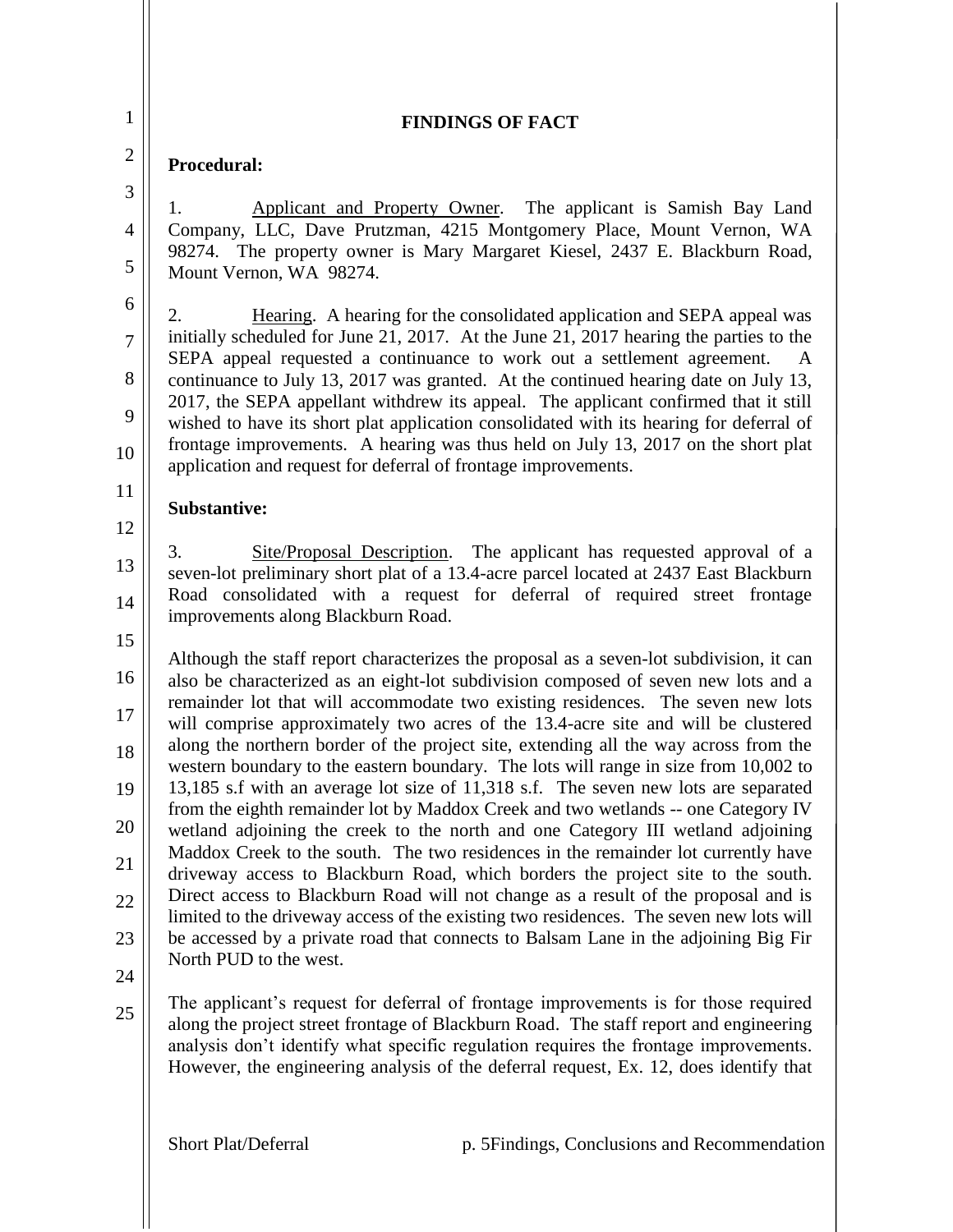the deferred installation of street improvements includes the following: widening of street, installation of sidewalk curb and gutter, storm conveyance system, sanitary sewer extension, water system and other utilities.

3

4

5

6

7

8

1

2

4. Characteristics of the Area. Abutting the site to the north is Mt. Baker Middle School, Little Mountain Elementary School and a mobile home park named Little Mountain Estates.

Abutting the site to the east is an extension of the Little Mountain Estates mobile home park and an approximate 5.3-acre property developed with an approximate 2,789 square foot single-family residential home, a general purpose building, and a lean to.

9 10 11 12 Abutting the site to the south is a portion of East Blackburn Road consisting of 2 through lanes with shoulders within a 60-foot City right-of-way. The City's Transportation Element of the Comprehensive Plan identifies this portion of East Blackburn Road as part of the City's Arterial Street Plan and classifies it as an Existing Minor Arterial.

13 14 15 16 Abutting the site to the west are two Planned Unit Developments named Big Fir North and Big Fir South. Big Fir North contains lots that range in size from 5,246 to 8,988 square feet with an average lot size of 6,152 s.f. Big Fir South contains lots that range in size from 4,640 to 7,603 square feet with an average lot size of 5,611 s.f. Also abutting the site to the west is an approximate 1.5-acre property developed with an approximate 1,512 square foot single-family residential structure with a multipurpose shed.

- 17
- 18

19

20

21

22

23

24

25

5. Adverse Impacts. There are no significant adverse impacts created by the proposal. Impacts are more specifically addressed as follows:

- A. Critical Areas. The project site contains three wetlands and Maddox creek, a Type F (fish habitat) water. Two of the wetlands are classified as Class III and one is classified as a Class IV. The applicant has submitted a critical areas site assessment prepared by a wetland ecologist and environmental planner, Ex. 8, as required by the City's Critical Areas Ordinance ("CAO"). The assessment identifies and classifies the stream and wetlands and formulates a mitigation plan in conformance with the CAO. City staff have reviewed the assessment and found it to conform to the CAO. On this basis, it is determined that the proposal will not adversely affect critical areas.
	- All proposed critical area buffers are in conformance with CAO requirements. Maddox Creek will be protected with a 150-foot buffer. Wetland A, a Class III wetland located on the southside of Maddox Creek, will be protected by a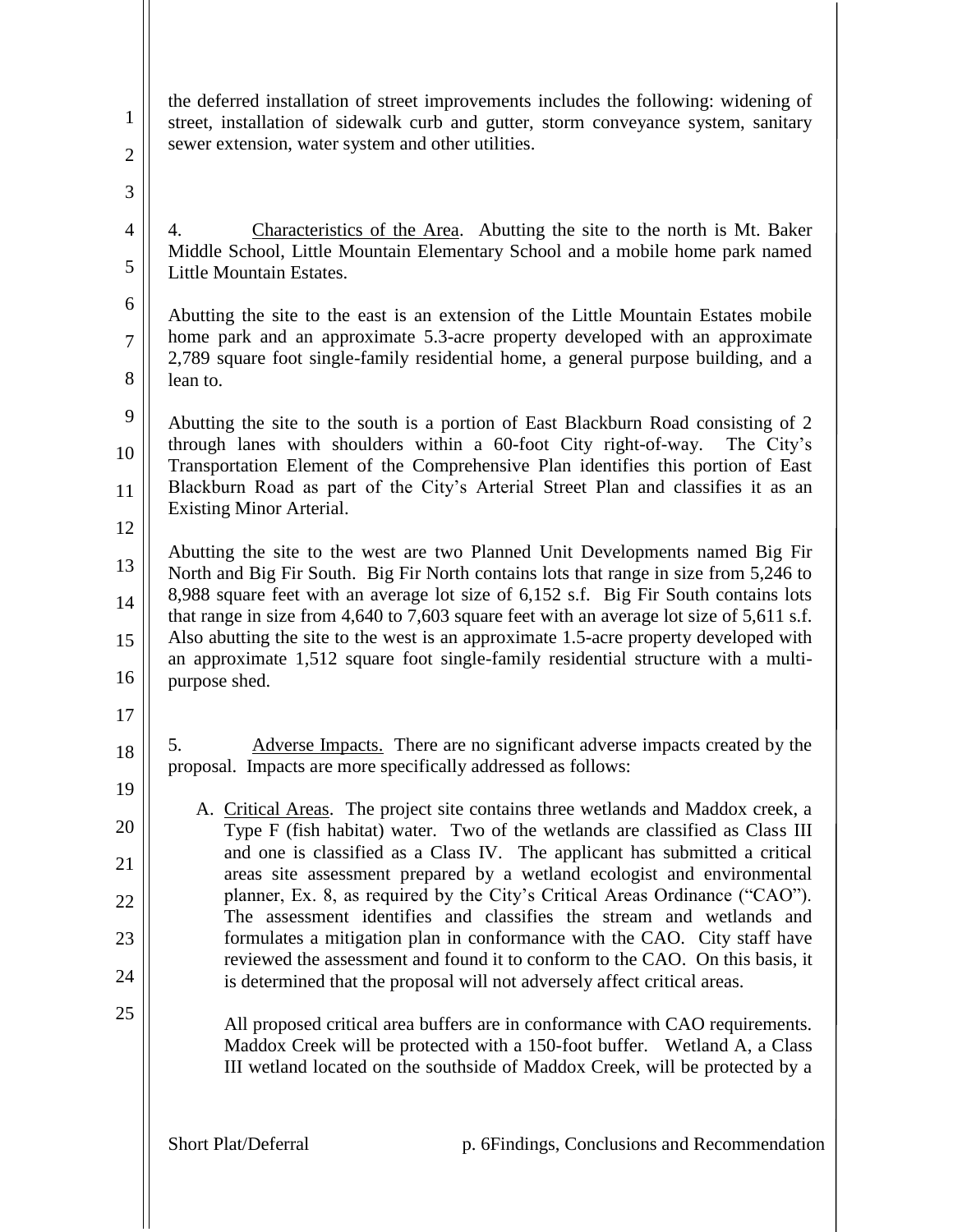75-foot buffer. Wetland B, located between the 7 new lots and Maddox Creek, will have a buffer ranging in width from 37.5 feet to 62.5 feet as authorized by CAO buffer averaging provisions. In the absence of buffer averaging, the CAO would require 50-foot buffers for Wetland B, a Class IV wetland. Wetland C, another Class III wetland, is proposed to be filled and unavoidable impacts will be minimized through the purchase of mitigation credits at an authorized wetland mitigation bank.

- B. Compatibility. The proposal is fully compatible with surrounding uses. As noted in Finding of Fact No. 4, the proposal is surrounded by residential development and two schools. The proposed lot sizes are almost twice as large as the lots in the Big Fir PUDs to the west and about 50% larger than the minimum 7,500 square foot lot size required for the applicable R-1, 4.0 zoning district. The applicant's voluntary covenant to restrict the age of subdivision residents to 55 years or older further enhances compatibility.
- 10 11 12 13 C. Noise and Security. Comment letters expressed concerns over noise and security. There is nothing in the record to suggest that the addition of seven lots would generate any significant noise or security impacts, particularly with the addition of the applicant's age restriction covenant. The City's noise ordinance, Chapter 9.28 MVMC, assures that noise impacts will be kept to legislatively acceptable levels.
	- D. Trees. Public comments also addressed the retention of trees. The City has set tree retention standards in its land clearing regulations, Chapter 15.18 MVMC. Further, a significant number of trees will be protected from removal in the buffers to the projects critical areas. The city's land clearing and CAO regulations provide for an adequate protection and retention of trees.
- 17 18 19 20 21 22 23 24 E. Property Values<sup>2</sup>. There is no evidence to reasonably suggest that property values would be adversely affected by the proposal. Many of the concerns raised by neighbors on property values were premised upon the presumption that the value of the age restricted character of Big Fir would be diminished if a neighboring development with road access was not also age restricted. Those concerns largely became moot once the applicant agreed to place an age restriction on his development. Even without this accommodation, the record does not support a finding of diminished property values. The applicant submitted a report from a real estate appraiser, Ex. 4h, concluding that property values would not be adversely affected and there was no expert testimony or evidence to the contrary. It is also noteworthy that Balsam Lane ends abruptly at the east property line of Big Fir North as a stub road without
- 25

 $\overline{a}$ 

1

2

3

4

5

6

7

8

9

14

15

<sup>&</sup>lt;sup>2</sup> Property value is of dubious relevance to the short subdivision criteria, very arguably subsumed under the criteria requiring that the short plat serve the public use and interest and the public health, safety and welfare. Property value impacts was a significant concern of neighboring property owners, so it is addressed in this recommendation.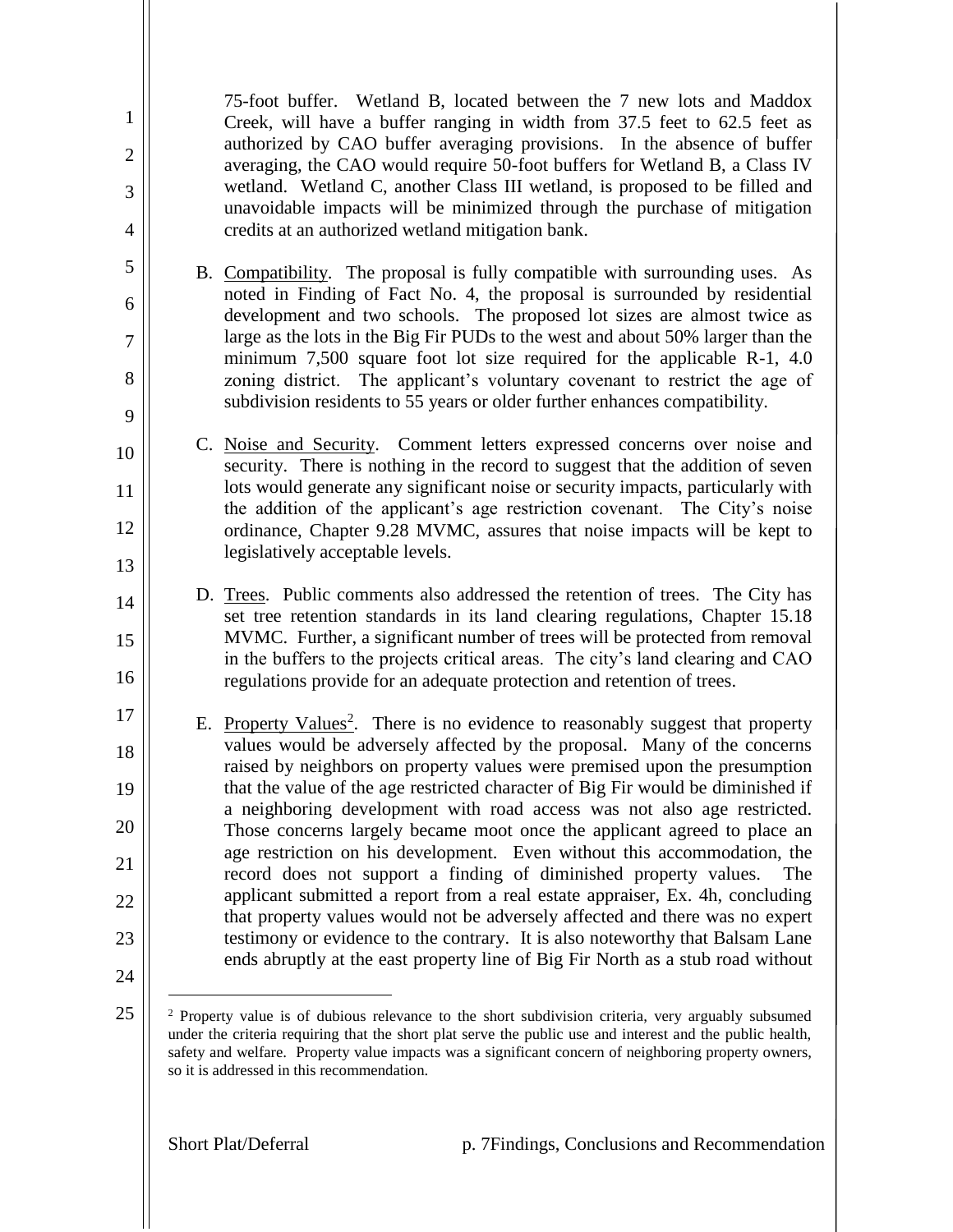a turn-around or cul-de-sac, prominently providing notice that a future connection to the adjoining project site was contemplated by the City. Nothing in the City's zoning standards requires or required the project site be developed in an age restricted manner and the density of the proposed short plat is less than allowed by applicable zoning. It is a little unusual that Balsam Lane turned out to be the only connection to the project site, but ultimately the project site will only be developed with seven new homes. Ultimately, (assuming no misrepresentations by the seller) purchasers of lots in Big Fir should not have been surprised that Balsam Lane would provide some access to a development that was not age restricted and this would likely have been factored into fair market value.

6. Adequacy of Infrastructure and Public Services. As conditioned by this decision, adequate and appropriate infrastructure and public services will serve development as follows:

10 11 12 13 14 15 16 17 18 19 A. Drainage: The city's drainage standards impose detailed requirements that mandate that the development maintain pre-development off-site stormwater flow volumes and velocities*. See Stormwater Management Manual for Western Washington*, prepared and published by the Washington State Department of Ecology that is adopted as part of Chapter 13.33 MVMC. Consequently, no adverse drainage impacts to adjoining properties are anticipated. A preliminary drainage assessment, Ex. 7, has been completed for the project and reviewed by engineering staff. This preliminary assessment helps assure that the general preliminary plat design can accommodate the stormwater facilities necessary to control drainage and more detailed engineering and construction of required improvements will be installed prior to approval of the final plat. In the preliminary drainage assessment, the applicant proposes to install a wetpool combined with a detention pond in Tract A, located on the southside of the proposal's private road just east of its connection with Balsam Lane. The wetpool/detention pond will discharge to Maddox Creek, matching predevelopment flow patterns. The project site currently drains into Maddox Creek.

20 21 22 23 24 B. Transportation: Proposed streets and transportation facilities have been reviewed by the City's Public Works staff and found to be in conformance with the City's street standards, specifically Chapters 14.10 (Concurrency Management), Chapter 12.04 (Public Works Specifications), and 16.16, (Design Standards for Nonarterial streets). On this basis, it is determined that the proposal makes adequate and appropriate provision for transportation facilities. It is recommended that the City Council defer frontage improvements required for Blackburn Road for the reasons outlined in the Conclusions of Law below.

As previously noted, the applicant proposes that the proposed new lots be served by a private road connecting to Balsam Lane. The private road consists of a 20 foot wide paved surface with a 36-foot wide access and utility easement and has

1

2

3

4

5

6

7

8

9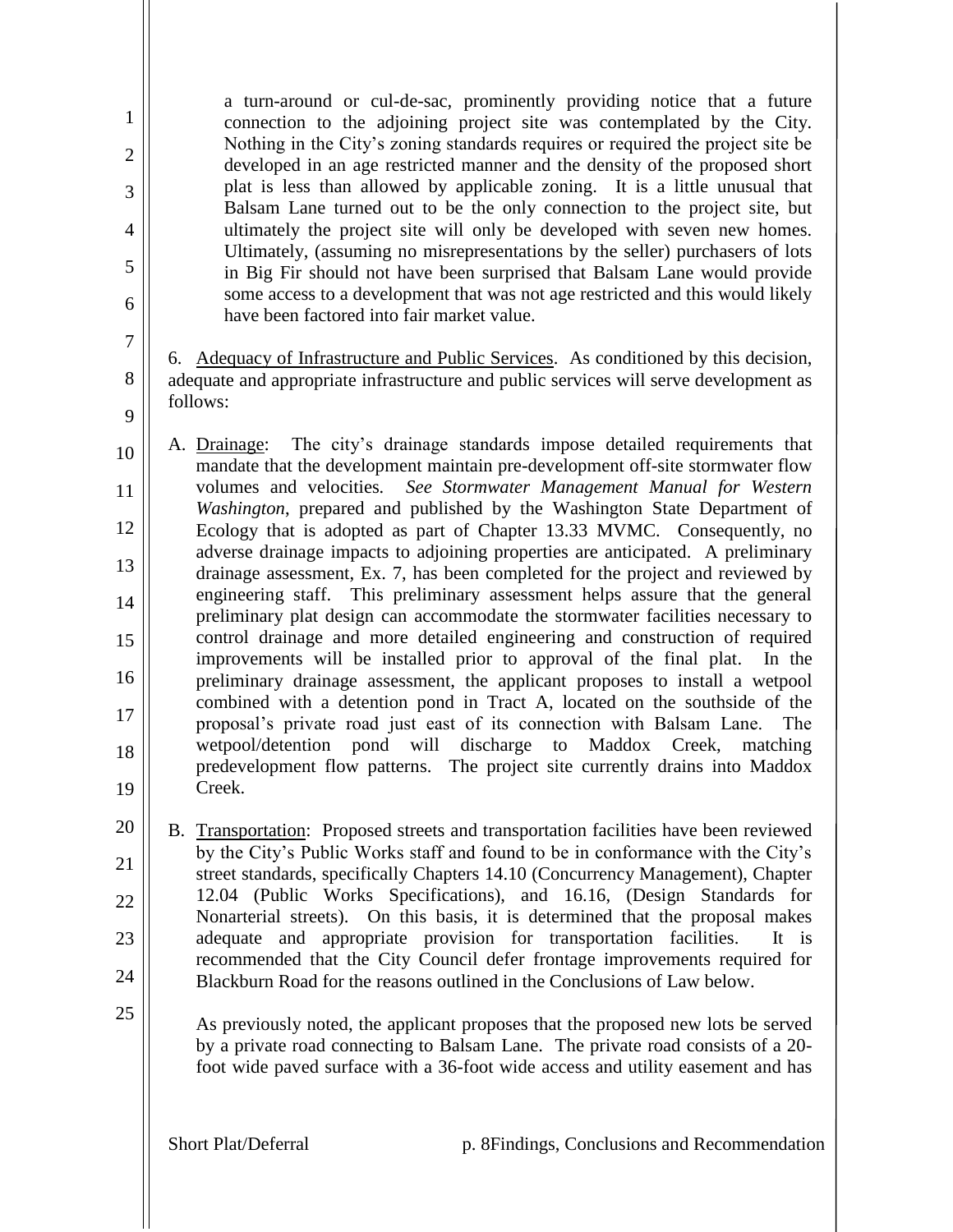an approved turnaround. As outlined at page 25-26 of the staff report, the project complies with all the criteria for authorization of private roads set by MVMC 16.16.040.

Transportation related concerns raised in the public comment letters<sup>3</sup>, addressed increased traffic volumes, vehicle speeds (especially by young drivers), safety issues with young drivers, pedestrian safety and construction traffic. No expert analysis was provided to support these concerns. The applicant submitted an analysis by its traffic engineer, Victor Saleman, P.E., in response. See Ex. 4h. Mr. Saleman determined that the roads in Big Fir North were adequate to accommodate the trip generation of the proposal and that Big Fir North residents would not experience any significant change in driveway access or road congestion. Mr. Saleman also noted that the narrow, windy streets of Big Fir North provide traffic calming features that would discourage speeding and that a 2014 insurance study found that drivers over 80 years old have similar fatal crash rates to drivers 16-19 years old. The conclusions of Mr. Saleman are supported by the fact that the applicant is only proposing seven new single-family homes, which is typically not associated with any significant increase in trip generation. Further, the Big Fir concerns over young drivers was rendered moot at the July 13, 2017 hearing when the applicant volunteered to restrict the age of proposal residents to 55 and older. Finally, Mr. Saleman correctly noted that construction traffic will be temporary in nature and is managed by City ordinance for construction hours and site management requirements. The conditions of approval, via adoption of Engineering Department recommendations, requires the applicant to acquire approval of a construction traffic control plan and hauling hours and approval of a truck route for hauling.

16 17 18 19 20 21 Some public comment letters asserted that the new lots of the proposal should be connected to Blackburn Road as opposed to Balsam Lane. As noted at page 8 of the City's SEPA Environmental Review Report, Ex. 4h, such a connection would require a crossing over Maddox Creek, which would impact 1.13 acres of buffer and significantly increase the costs of development. The applicant's proposed road connection to Balsam Lane would not result in any loss of buffer area but would necessitate the filling of 0.23 acres of Category III wetlands as opposed to 0.11 acres of Category III wetlands for the bridge crossing. As noted in the SEPA report, there is no basis in the City's regulations to require the crossing in lieu of the Balsam Lane connection.

22

 $\overline{a}$ 

1

2

3

4

5

6

7

8

9

10

11

12

13

14

- 23
- 24
- 25

<sup>&</sup>lt;sup>3</sup> The staff analysis of the public comment letters was limited to SEPA review. However, impacts addressed by SEPA review can be independently addressed in the application of permit review criteria if those impacts are relevant to addressing those permitting criteria. *See Quality Products, Inc. v. Thurston County*, 139 Wn. App. 125 (2007). As outlined in the Conclusions of Law of this decision, subdivision criteria include the general requirement that the proposal make adequate provision for the public health safety and welfare as well as for a long list of public facilities and infrastructure. These criteria are broad enough to encompass most, if not all, of the concerns raised in the public comment letters so those concerns are addressed in this recommendation.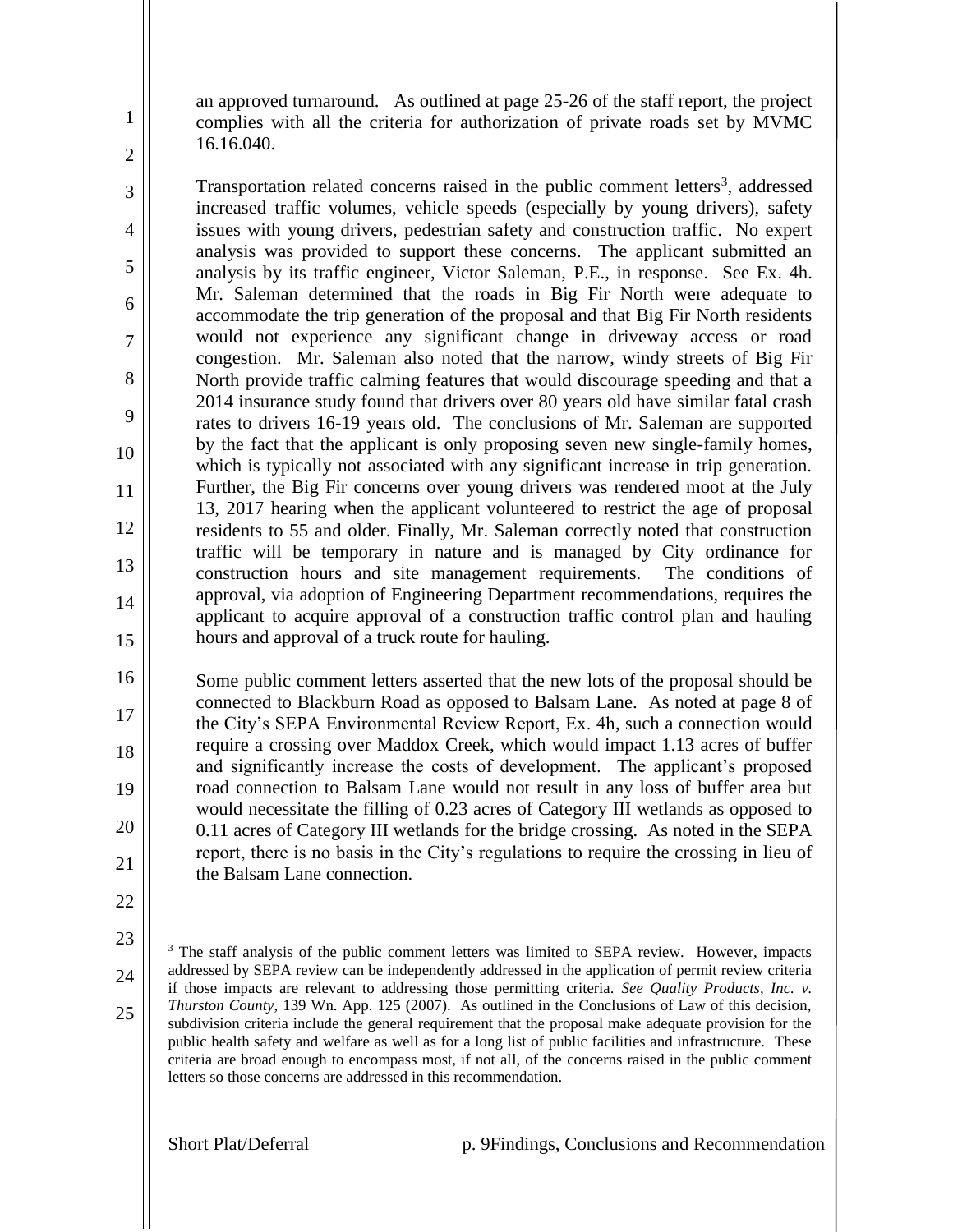One person at the July 13, 2017 hearing raised concerns over continued maintenance of the private roads. A recommended condition of approval requires the applicant to record covenants that requires a homeowners' association to maintain the private road. As an enforcement measure, the conditions also provide that the covenants authorize the City to do maintenance at the expense of the homeowner's association if the homeowner's association fails to do the maintenance. Cities appear to differ as to whether they want to be involved in enforcement to this degree and it is a policy choice for the City Council on whether it elects to impose such a condition.

- C. Parks and Open Space: The MVMC does not require any specific open space for subdivisions and there is no substantial evidence in the record establishing general open space needs, so none can be required from the applicant. See *Isla Verde Int'l Holdings v. City of Camas*, 146 Wn.2d 740 (2002)( If a municipality wishes to make a developer set aside land for park purposes, the municipality has the burden of proof in establishing the need for that park space.). Although there is no basis to require the applicant to dedicate land for recreational open space in the project site, the proposal nonetheless contains a significant amount of open space via the CAO buffers that apply to the wetlands and stream of the project site.
- 12 13 14 15 The City's development regulations also require that developers pay impact fees for Parks, Open Space and Recreation Facilities per MVMC Chapter 3.40. This impact fee will be required to be paid prior to building permits being issued by the City for new residential structures once final short plat approval is granted. Payment of this impact fee is intended to pay for a proportionate share of the cost of new parks, open space and recreation facilities needed to serve new growth and development.
- 16 17 D. Water and Sewer: Water service in the City is provided through Public Utility District #1 (PUD) of Skagit County.
	- 18 19 20 21 22 Sanitary wastes are regulated by MVMC Chapters 13.08, 13.12, 13.16, and 13.32. The applicant will be required to design and install sanitary sewers to serve each of the proposed residential lots. The applicant's site plans submitted as part of the short plat show where the sanitary sewers are proposed to be located (see the accompanying Exhibit 11). The applicant will pay connection chargers per MVMC 13.32 once the short plat is finalized and building permits are issued for the new residential structures to be built on what are currently proposed lots.
	- 23 24 25 E. Schools: The City's development regulations require that developers pay impact fees for School Facilities per MVMC 3.36. The impact fees will be required to be paid prior to building permits being issued by the City for new residential structures built after the short plat is finalize. Payment of the school impact fees is intended per the referenced portions of the MMVC to pay for a proportionate share of the cost of new school facilities.

1

2

3

4

5

6

7

8

9

10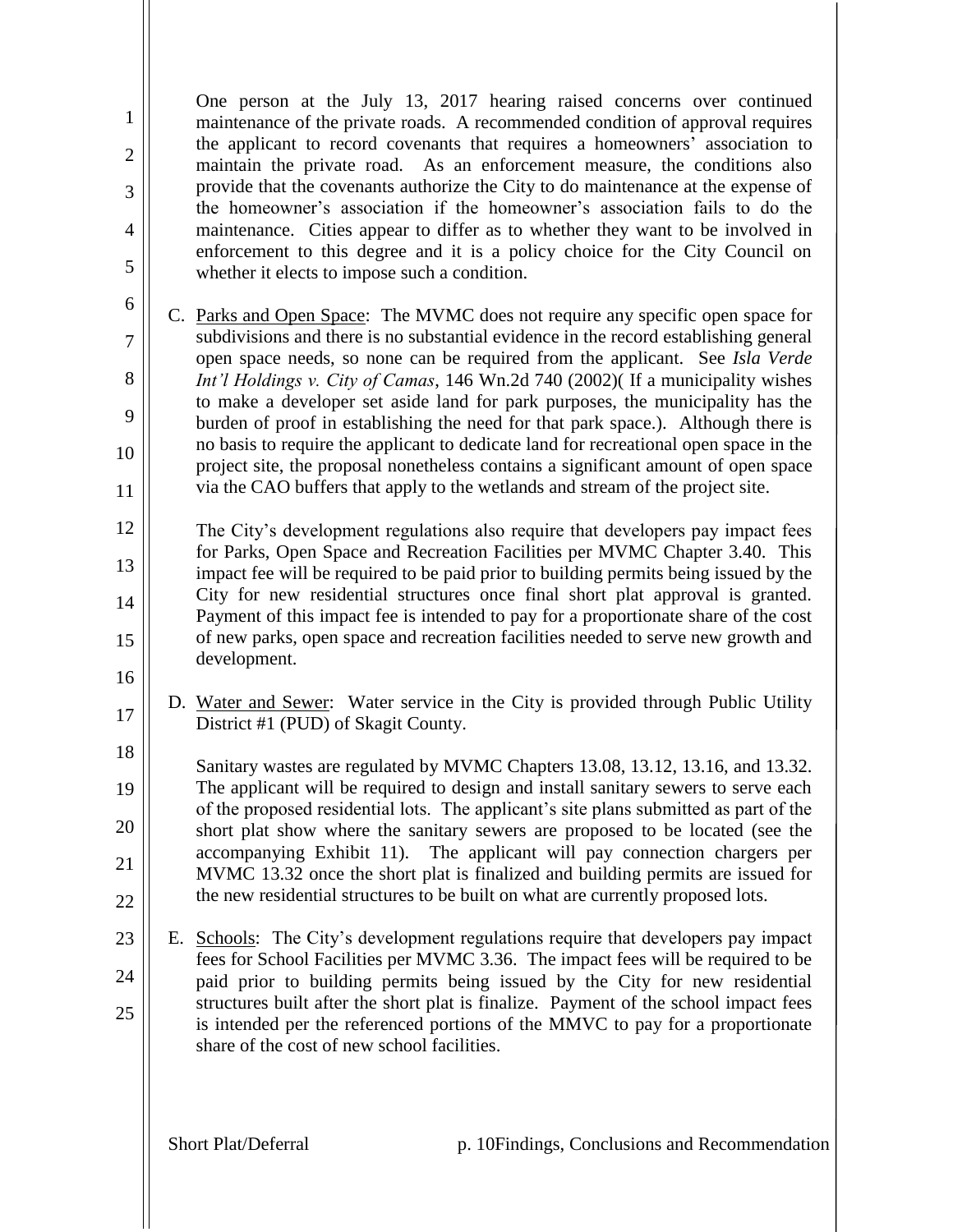3

4

5

6

#### **CONCLUSIONS OF LAW**

### **Procedural:**

**1.** Authority of Hearing Examiner. The hearing examiner has authority to hear and make recommendations on the applicant's short plat and deferral requests because deferral review requires an examiner recommendation. The applicant's short plat application, normally an administrative decision, has been consolidated with the deferral request for review and recommendation by the hearing examiner.

7 8 9 10 11 12 13 14 15 16 MVMC 14.05.060 designates short plat review as a Type II process and deferrals requested pursuant to MVMC 14.10.110 as Type IV applications. As required by MVMC 14.05.070, Type II subdivision decisions are made administratively without a public hearing and Type IV decisions are made by the City Council after a recommendation from the hearing examiner. MVMC 14.05.080(G)(1), entitled "*Optional Process Resulting in a Single Open Record Public Hearing*," (emphasis added), provides that an applicant "may" have development review involving multiple permits consolidated into one public hearing. This implements RCW 36.70B.060(3), which requires cities to adopt permit review procedures that include an "optional" consolidated review process. By requiring consolidation to be optional, RCW 36.70B.060(3) enables applicants to have project permit applications to be reviewed separately when it is more efficient to do so, such as in cases where an applicant wishes to see if a variance request will be approved before expending a significant amount of money on design plans that are dependent upon approval of the variance. In this case, if the deferral and short plat applications had not been consolidated, the examiner and City Council would have been limited to reviewing the deferral request and the public would have not been given a public hearing to voice their concerns over the short plat application in toto.

17

18 19 20 21 22 23 24 25 For this project, the City of Mount Vernon issued an administrative determination, Ex. 4e, that determined that consolidation of the applicant's concurrently filed short plat application and deferral request were mandatory as opposed to optional. This determination was not appealed and is therefore binding upon the applicant even if erroneous. *See See Nykreim Chelan County v. Nykreim*, 146 Wn.2d 904 (2002); *Habitat Watch v. Skagit County*, 155 Wn.2d 397 (2005). Subsequent to issuance of the administrative determination, the issue of consolidation became moot upon the filing of the SEPA appeal. Unlike project permit applications, consolidation of the hearing on a SEPA appeal with the underlying permit applications (the short plat application and deferral) is mandatory. See WAC 197-11-680 $(3)(v)$ . However, once the request for the SEPA appeal was withdrawn, consolidation was arguably optional once again pursuant to RCW 36.70B.060(3) and MVMC 14.05.080(G). At this point the applicant of this case was likely still bound to the administrative determination of the City holding that consolidation was mandatory. To remove any doubt, at the July 13, 2017 hearing the examiner asked the applicant if he elected to continue with consolidated review and the applicant responded that he wished to do so.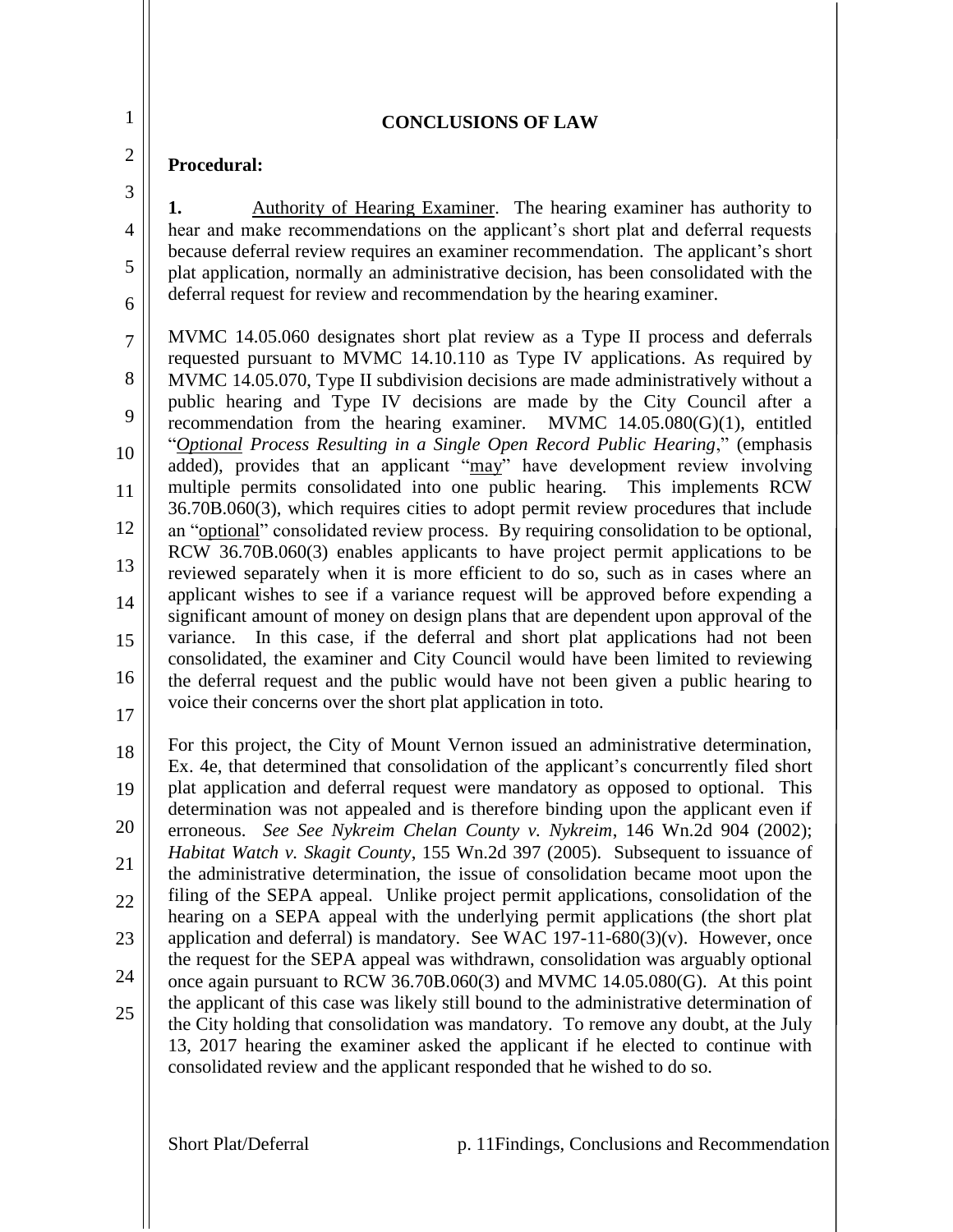| $\mathbf{1}$        | Substantive:                                                                                                                                                                                                                                                          |  |  |  |
|---------------------|-----------------------------------------------------------------------------------------------------------------------------------------------------------------------------------------------------------------------------------------------------------------------|--|--|--|
| $\overline{2}$      |                                                                                                                                                                                                                                                                       |  |  |  |
| 3                   | Zoning Designation. The subject property is zoned R-1, 4.0.<br>2.                                                                                                                                                                                                     |  |  |  |
| $\overline{4}$<br>5 | 3.<br>Review Criteria and Application. MVMC 16.32.050 governs the review<br>criteria for short subdivisions. MVMC 14.10.110 governs the criteria for granting<br>deferrals for compliance with short plat street standards. Relevant criteria are quoted              |  |  |  |
| 6                   | below and applied through corresponding conclusions of law.                                                                                                                                                                                                           |  |  |  |
| $\overline{7}$      | <b>MVMC 16.32.050:</b> The community and economic development and public works<br>directors shall determine if appropriate provisions have been included in the                                                                                                       |  |  |  |
| 8                   | preliminary short plat for, but not limited to, the public health, safety and general<br>welfare, open spaces, drainage ways, critical areas, streets, alleys, other public ways,                                                                                     |  |  |  |
| 9                   | water supplies, sanitary wastes, parks, playgrounds and sites for schools.                                                                                                                                                                                            |  |  |  |
| 10<br>11            | A. If the community and economic development and public works directors find that<br>the public use and interest will be served by the platting of such subdivision, then the                                                                                         |  |  |  |
| 12                  | directors shall recommend approval. If the directors find that the proposed short plat<br>does not make such appropriate provisions or that the public use and interest will not                                                                                      |  |  |  |
| 13                  | be served, then the directors may recommend disapprove the preliminary short plat.                                                                                                                                                                                    |  |  |  |
| 14                  | B. Dedication of land to any public body; and/or dedication of easements to abutting<br>property owners may be required as a condition of subdivision approval and shall be                                                                                           |  |  |  |
| 15                  | clearly shown on the final plat. The directors shall not require, as a condition of the<br>approval of any plat, that a release of liability be procured from other property                                                                                          |  |  |  |
| 16                  | owners.                                                                                                                                                                                                                                                               |  |  |  |
| 17                  |                                                                                                                                                                                                                                                                       |  |  |  |
| 18                  | 4. Criterion is satisfied. The proposal serves the public use and interest and makes<br>appropriate provisions for the public health, safety and welfare because it enables the                                                                                       |  |  |  |
| 19                  | reasonable exercise of property rights without adversely affecting other properties or                                                                                                                                                                                |  |  |  |
| 20                  | creating any significant adverse impacts as determined in Finding of Fact No. 5. The<br>proposal makes adequate provision for public infrastructure and facilities identified in                                                                                      |  |  |  |
| 21                  | MVMC 16.2.050 as determined in Finding of Fact No. 6. As to dedication<br>requirements, the applicants will be required to record a native growth protection                                                                                                          |  |  |  |
| 22<br>23            | easement for the stream and wetlands of the project site that aren't filled. Tract A of                                                                                                                                                                               |  |  |  |
|                     | the proposed plat is designated for the applicant's proposed wet pool and detention<br>pond. It is unclear from the record if staff will require that Tract A be dedicated to the                                                                                     |  |  |  |
| 24<br>25            | public.                                                                                                                                                                                                                                                               |  |  |  |
|                     | <b>MVMC 14.10.110:</b> Short plats will be subject to the applicable subdivision codes.<br>Currently they are required to construct street improvements unless the city engineer<br>recommends and the city council approves a waiver or deferral of the requirement. |  |  |  |
|                     | Short Plat/Deferral<br>p. 12 Findings, Conclusions and Recommendation                                                                                                                                                                                                 |  |  |  |

L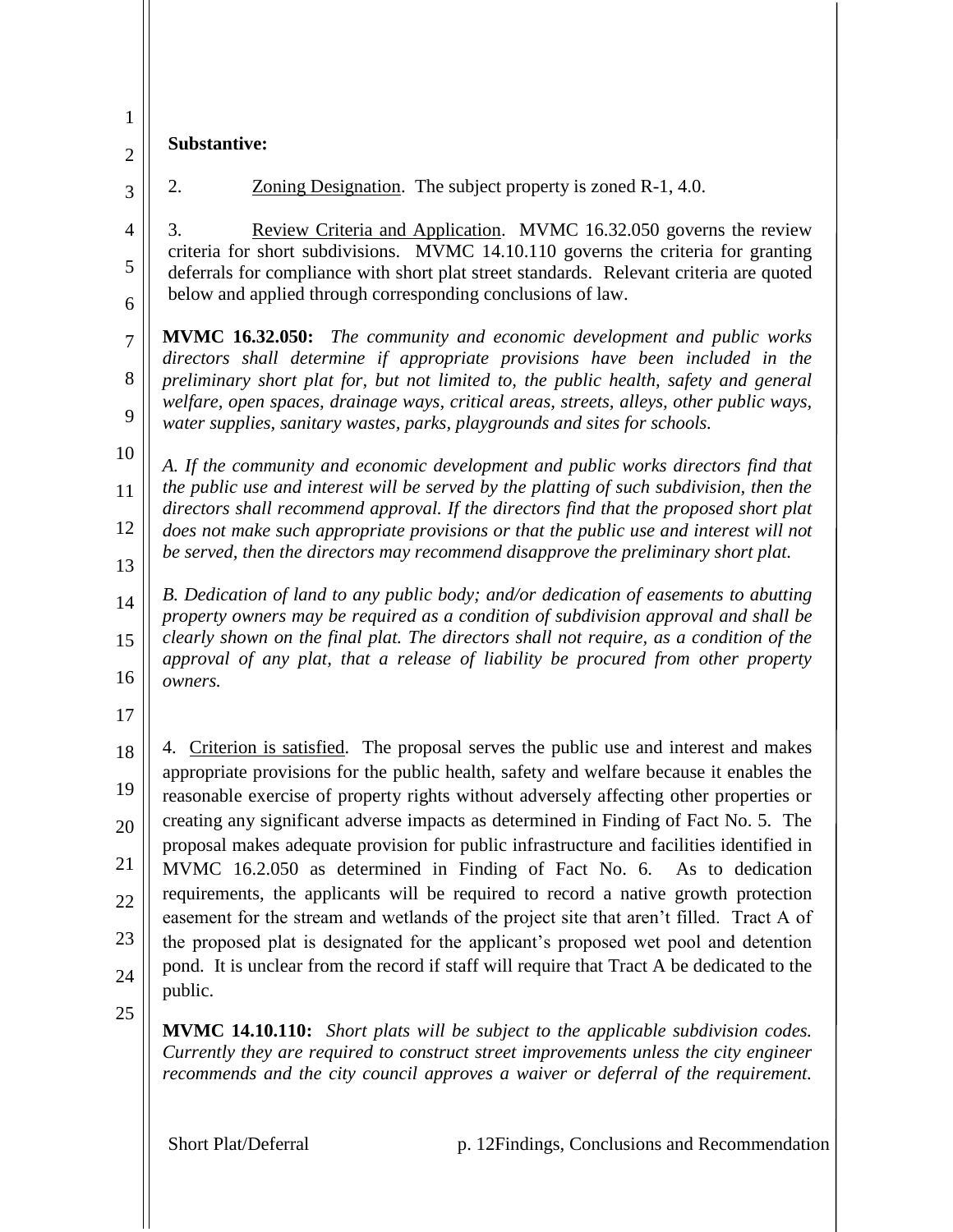*Subsequent building permits and sequential building permit approvals within the short plat would be subject to concurrency requirements.*

2

3

4

5

6

7

8

9

19

20

21

23

24

25

1

5. Criterion Satisfied. The only requirement for a deferral of short plat street standards according to MVMC 14.10.110 is a recommendation of approval from the city engineer. The City's designated city engineer, Esco Bell, recommends approval in a memo dated February 10, 2017, Ex. 12. In his memo, Mr. Bell notes that the requested deferral should be granted because the deferral does not detract from the intent and requirements of the street standards because of the geography of the site; that no burdens for developing Blackburn Road will be displaced upon others due to the deferral; and that the public retains all needed authority and control to assure that future development of site will trigger developer construction of the deferred Blackburn frontage improvements.

10 11 12 13 14 15 16 17 18 Mr. Bell has ample justification for his conclusions. As noted in Finding of Fact No. 5 and the introduction of this recommendation, the 7 new lots created by the proposal are all clustered at the northern end of the subdivision, 1300 feet from Blackburn Road. The proposal doesn't involve any new access to Blackburn Road and there is no evidence in the record to remotely suggest that the proposal will appreciably increase vehicular or pedestrian traffic along Blackburn Road or create any need for frontage improvements. As outlined in the Introduction to this recommendation, given these circumstances it would be legally difficult to mandate the frontage improvements. Further, the applicant testified that plans are already in the making for a division of the remainder lot fronting Blackburn Road into approximately 16 lots. During the subdivision review of the remainder lot, the City will likely have the legal and practical justification necessary to require frontage improvements to Blackburn Road.

## **Recommendation**

22 All short plat and deferral criteria are met for the reasons identified in the Conclusions of Law above and it is recommended that the City Council approve the East Village Short Plat and request for deferral of Blackburn Road frontage improvements subject to the following conditions of approval:

- 1. This application is subject to all applicable requirements contained in the MVMC. It is the responsibility of the applicant to ensure compliance with all applicable requirements.
	- 2. The applicant is responsible for obtaining all local, state, and/or federal permits or approvals applicable to the proposal.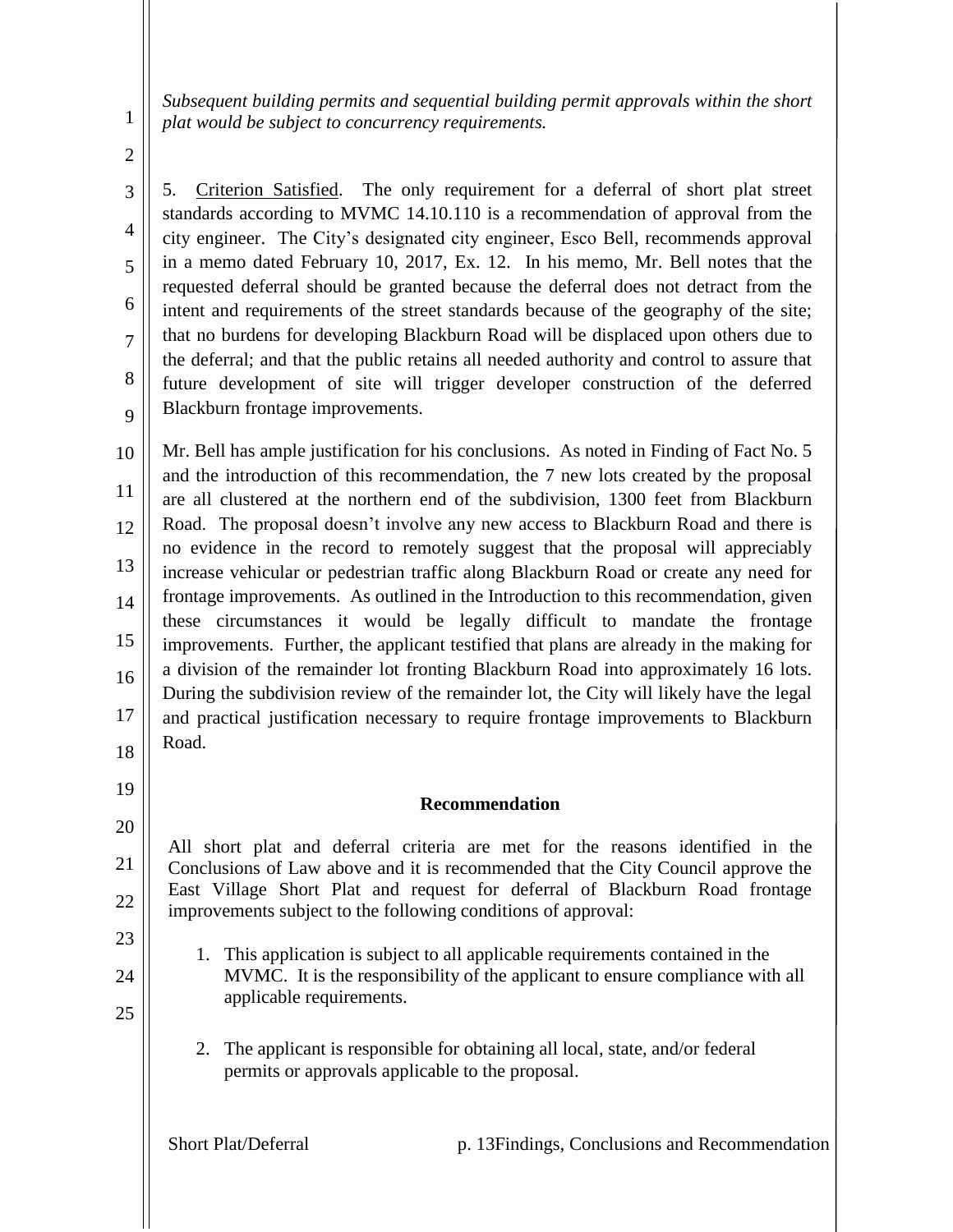| 1              |    | 3. Prior to the recording of a final plat, the applicant shall comply with the                                                                               |  |  |  |
|----------------|----|--------------------------------------------------------------------------------------------------------------------------------------------------------------|--|--|--|
| $\overline{2}$ |    | following conditions:                                                                                                                                        |  |  |  |
| 3              |    |                                                                                                                                                              |  |  |  |
| $\overline{4}$ | a. | Complete the Engineering Division conditions and requirements listed in<br>the February 8 <sup>th</sup> , 2017 memo from Ana Chesterfield to Rebecca Lowell, |  |  |  |
| 5              |    | Ex. 14.                                                                                                                                                      |  |  |  |
| 6              |    | b. Acquire fire marshal approval of a water line with a fire hydrant and                                                                                     |  |  |  |
| 7              |    | turnaround as identified in the March 3, 2017 memo from Steve Riggs to<br>Rebecca Lowell, Ex.14.                                                             |  |  |  |
| 8              |    |                                                                                                                                                              |  |  |  |
| 9              |    | c. The final short shall designate a Native Growth Protection Easement<br>("NGPA") for Wetlands A and B, Maddox Creek and their associated                   |  |  |  |
| 10             |    | buffers as required by the City's Critical Areas Ordinance. Permanent                                                                                        |  |  |  |
| 11             |    | fencing and signage shall be placed along the edges of the NGPA prior to<br>final short plat approval.                                                       |  |  |  |
| 12             |    |                                                                                                                                                              |  |  |  |
| 13             |    | d. The final short plat shall include the maintenance statement required by<br>MVMC 16.16.040(C).                                                            |  |  |  |
| 14             |    |                                                                                                                                                              |  |  |  |
| 15             | e. | The applicant shall submit a certificate of water availability from Public                                                                                   |  |  |  |
| 16<br>17       |    | Utility District #1 (PUD) of Skagit County for the seven new lots.                                                                                           |  |  |  |
| 18             | f. | Statements shall be placed on the face of the short plat regarding future                                                                                    |  |  |  |
| 19             |    | concurrency requirements as required by MVMC 14.10.110.                                                                                                      |  |  |  |
| 20             | g. | The applicant shall form a homeowner's association (HOA) and record                                                                                          |  |  |  |
| 21             |    | staff approved covenants that obligate the HOA to maintain the NGPA,                                                                                         |  |  |  |
| 22             |    | stormwater facilities and private roads of the subdivision. The covenants<br>shall further include a provision that all covenants required by the City       |  |  |  |
| 23             |    | may not be amended or repealed without approval of the City and that the<br>City may undertake maintenance and repair obligations at the expense of          |  |  |  |
| 24             |    | the HOA if the HOA fails to do so.                                                                                                                           |  |  |  |
| 25             |    | 4. A copy of the Settlement Agreement between Samish Bay Land Company,<br>LLC (Mr. David Prutzman) and the Big Fir Community Association shall               |  |  |  |
|                |    | accompany both the preliminary and final short plat Resolutions and shall be                                                                                 |  |  |  |
|                |    | Short Plat/Deferral<br>p. 14 Findings, Conclusions and Recommendation                                                                                        |  |  |  |
|                |    |                                                                                                                                                              |  |  |  |